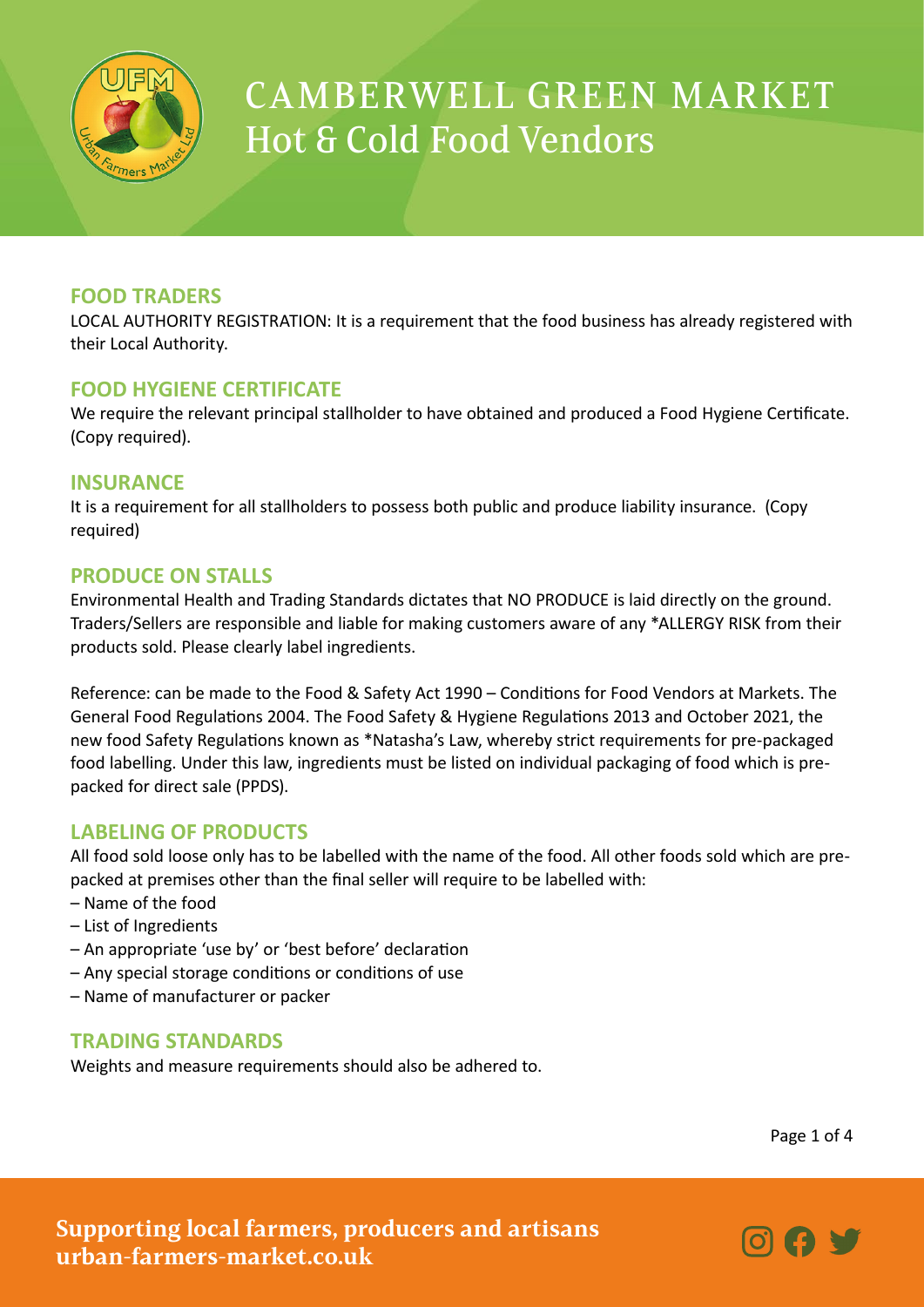

## **MANNING OF STALLS**

Stalls must be manned at all times.

### **HAND-WASHING FACILITIES**

Stalls that supply samples of food and sell open food will require their own dedicated hand-washing facilities, which will need to be provided by the stall-holder. There are public toilets and hand washing available in the nearby public library.

## **CARRIER BAGS**

Stallholders should ensure that they provide carrier bags which preferably are biodegradable and adhere to all relevant legislation.

## **CODE OF DRESS & CONDUCT**

It is recommended that stallholders selling food should wear white aprons and be clean and presentable. Hair should be tied back or covered when serving open cooked food. Good conduct is expected at all times and antisocial behaviour will mean instant dismissal from the market.

### **STALL PRESENTATION**

Stalls should be clean, tidy and well presented at all times with a clean fresh table covering.

### **TRIP HAZARDS**

Please ensure wires are covered to prevent trip hazard and electrical equipment carries and up to date PAT tested certificate.

### **BRANDING**

Each stall should display the Company Name. Banners should be secured and well-presented. Torn banners must not be used.

### **SECURITY**

It is recommended that you obtain a money belt or have your money in zipped pockets in order to keep your money safe.

### **FIRST AID**

Stallholders should provide a clearly labelled first aid box with a supply of coloured waterproof dressings.

Page 2 of 4

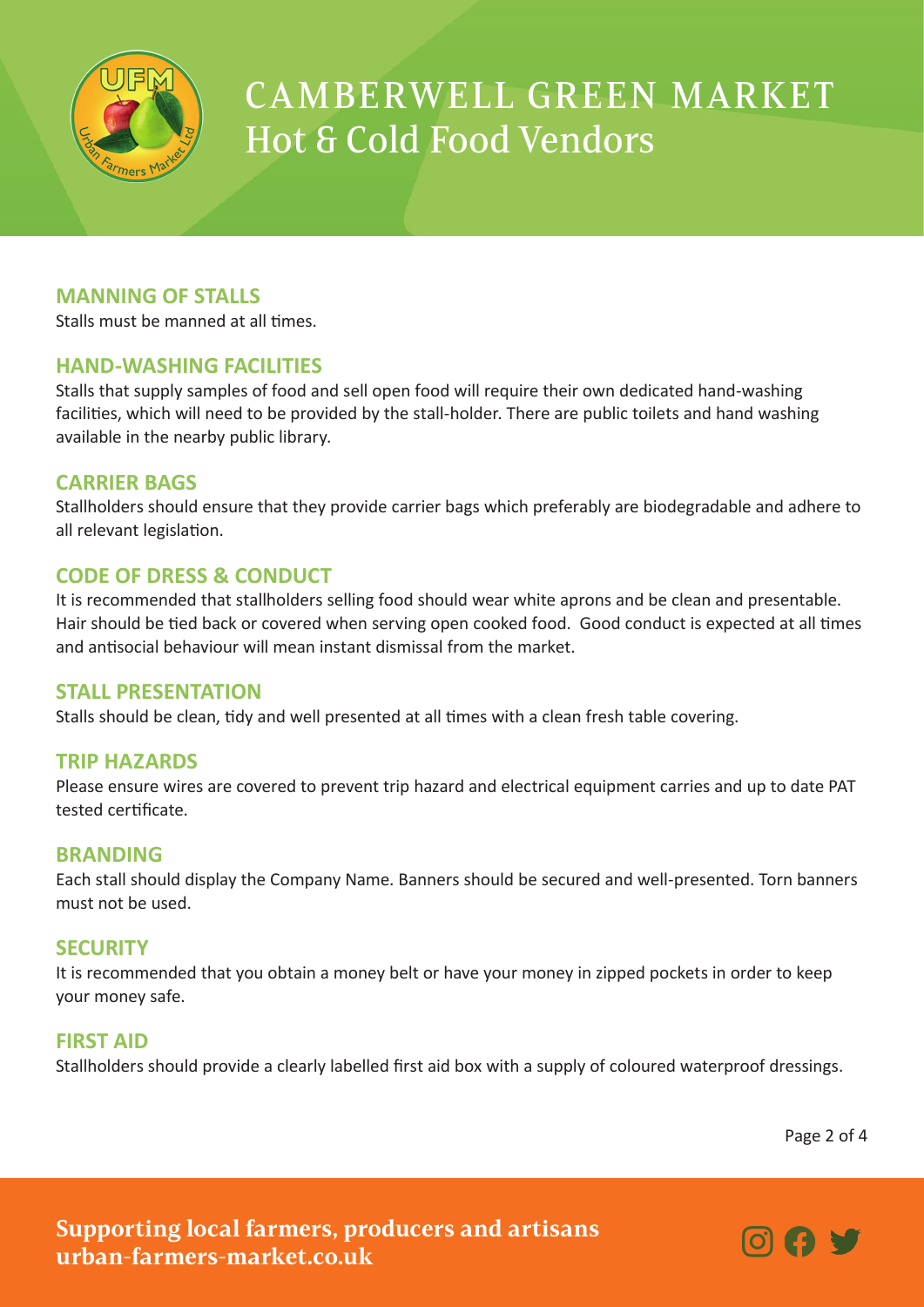

#### **SMOKING**

'No Smoking' policy whilst manning a stall. Please ensure hands are clean at all times.

#### **REFUSE ESPONSIBILITIES**

At the end of the day, stallholders will be responsible for ensuring that all refuse is bagged up. Stallholders are also responsible for leaving the area around their stall clean and tidy.

#### **SETTING UP**

Please drive slowly from the northside onto Camberwell Green. There is a short road leading from the Public Library directly onto the market area via the bollards.

The market will be open for setting up from 8.30am. Once the seller has unloaded there is Free Parking in surrounding roads. Trading Times: 10am – 3pm

Traders will bring their own Tables & Gazebos with sufficient weights for securing. Producers should bring their own chillers or refrigerators if required. Gas Cylinders should be secured.

Page 3 of 4